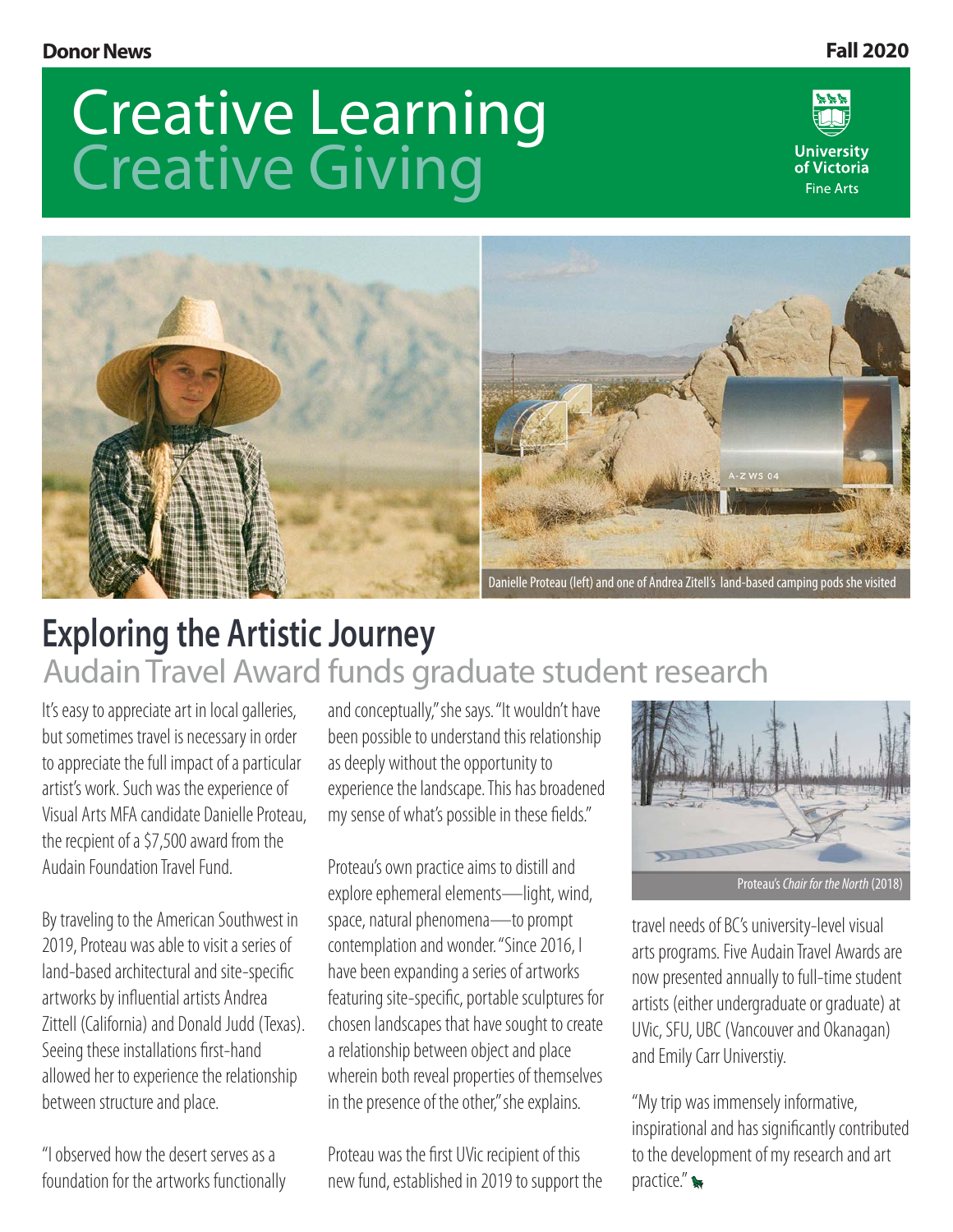

#### **New award supports emerging artistic talent**

When you consider the new Takao Tanabe Undergraduate Award in Visual Arts is named for the noted BC painter who works in abstracts and landscapes, student Meaghan Crow seems the ideal recipient of the inaugural award. An acrylic painter interested in the creation of surreal spaces and world building, Crow's work would likely appeal to Tanabe. "I'm thrilled that my professors saw something in me and the potential in my work," says Crow. "It's a heartwarming validation that they feel I'm moving in the right direction."



### **Donor support bouys Children's Hour closure**

Among a spring season littered with cancelled events, concerts, readings and exhibits due to the COVID-19 shutdown, one of the most heartbreaking was the forced closure of *The Children's Hour* less than two hours before its opening night performance. The final mainstage Phoenix Theatre production of the year, this was the first time in more than 50 years of productions that a planned show did *not* go on. Yet in a remarkable show of support, ticket holders donated nearly \$17,000 in ticket refunds back to the Phoenix.

### **Distinguished Alumni: Richard Van Camp**

As a multiple award-winning Writing alumnus who has inspired a new generation of writers, Richard Van Camp has written in almost every genre imaginable and seen his work adapted for film. Now, he can add the designation of Distinguished Alumni of the Faculty of Fine Arts to his list of accolades. "I wouldn't be the writer or human being that I am today had it not been for UVic," says the Dogrib Thcho writer of the Dene nation. "I'm so grateful for the mentorship, the friendships and the guidance I received while here."



#### **Music student survives COVID, earns top GPA**

Despite contracting COVID-19, School of Music undergraduate soprano Chelsea Kutyn not only completed her degree requirements but also earned the Victoria Medal for the highest GPA in the Faculty of Fine Arts—and attracted national media attention for her efforts. The recipient of the Mary M. & Erich P. Schwandt Scholarship and the Loran Cornwall Davis Award, Kutyn is no stranger to excellence, having performed in five Pacific Opera Victoria productions during her student years. "We were so lucky to have such a bright light for the past four years," says Voice professor Benjamin Butterfield.

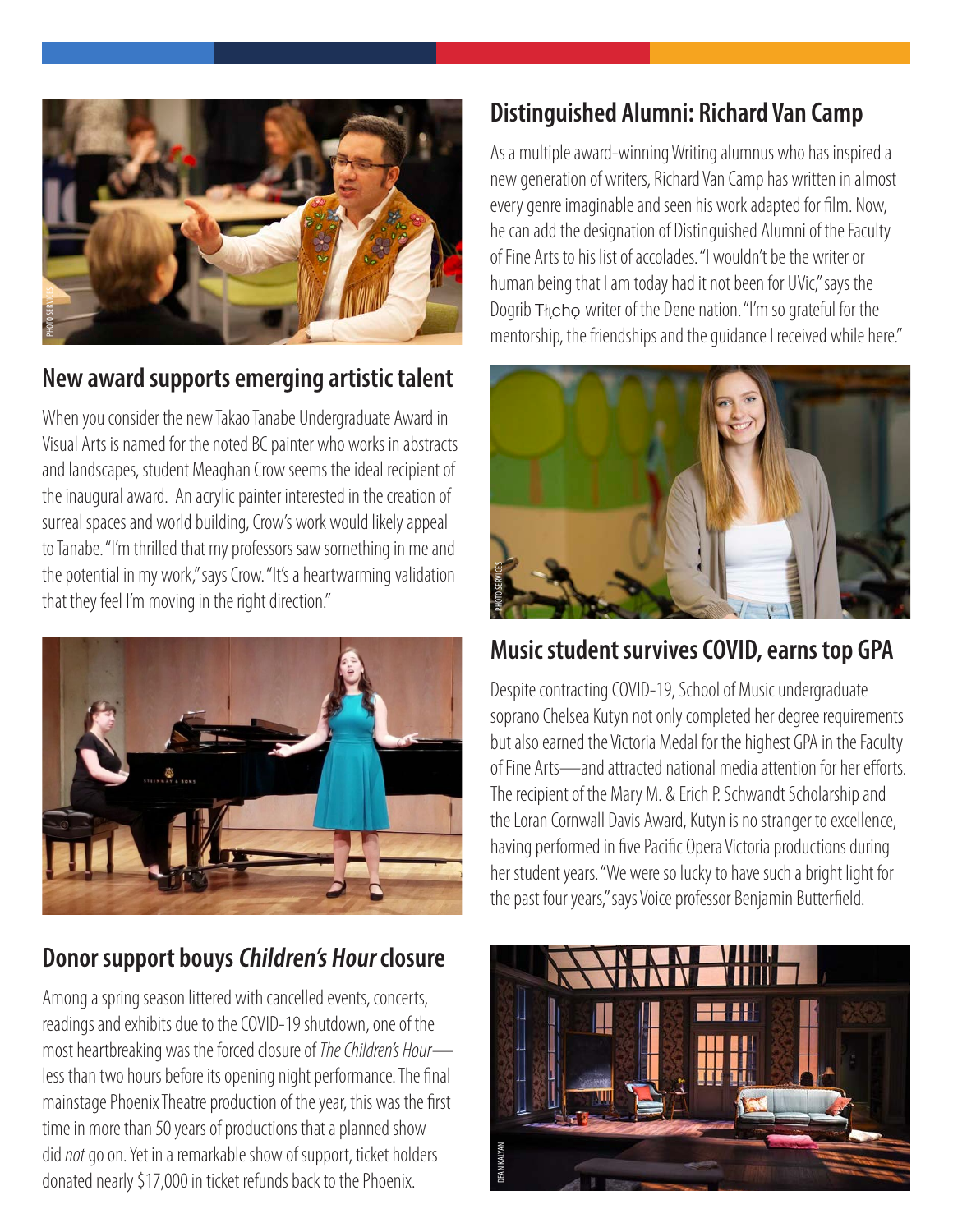

#### **A transformative learning experience**

Describing her degree work with the Art History & Visual Studies department as a "transformative learning experience," Erin Slivka has been able to deepen her knowledge of and appreciation for global visual culture thanks to the Stephen & Eunice Lowe Legacy Scholarship. By supplementing her core classes with "interesting and enriching electives" ranging from art education to cultural studies, Slivka is now planning on pursuing a Master's in Library & **A transformative learning experience**<br>Describing her degree work with the Art History & Visual Studies<br>department as a "transformative learning experience," Erin Slivka<br>has been able to deepen her knowledge of and appreci



#### **Steinway Celebration marks 12 key years**

Since the School of Music became Canada's first (and only) All-Steinway School in 2008, our students, faculty, guests and audiences have all been appreciating the beauty and quality of these incredible instruments. To celebrate this 12th anniversary, the School of Music offered a series of concerts in spring 2020—including this performance by Steinway artist and professor Arthur Rowe—with \$2,500 in proceeds benefiting our Steinway Legacy Fund, dedicated to the enhancement and maintenance of our 63 pianos.



### **Writing student a national prize finalist**

While it's not unusual for one of our Writing students to get published, it's rare when it happens on a national level. But, as a queer/trans poet and short-story writer, Butterfield Scholarship recipient Kai Conradi offers a fresh voice to Canada's literary scene. One of three finalists for the Writers' Trust Journey Prize in 2019, Conradi's work has appeared in *The Malahat Review*, *Poetry* and *Grain* and the anthology *Best Canadian Stories 2019*. They were also nominated for the Pushcart Prize and the National Magazine Awards.

 **"**Thanks to your generous gift I can happily focus on my studies without financial stress... it felt empowering and reassuring to know my hard work has been honored in this way." *—Erin, 4th year, Art History & Visual Studies*

### **Student Voices**

"Receiving this scholarship was a welcome surprise. For me, this kind of recognition serves as validation that I'm doing the right thing, which can be hard to come by."  *—Liz, 2nd year, Writing*

**"**Your award made my final year easier and smoother . . . I know future recipients will be able to thrive and succeed thanks to your gift."  *—Una, 4th year, Theatre*

"This award has aided me greatly in continuing to pursue my dreams in the career path of my choice."  *—Emily, 4th year, Music Education*